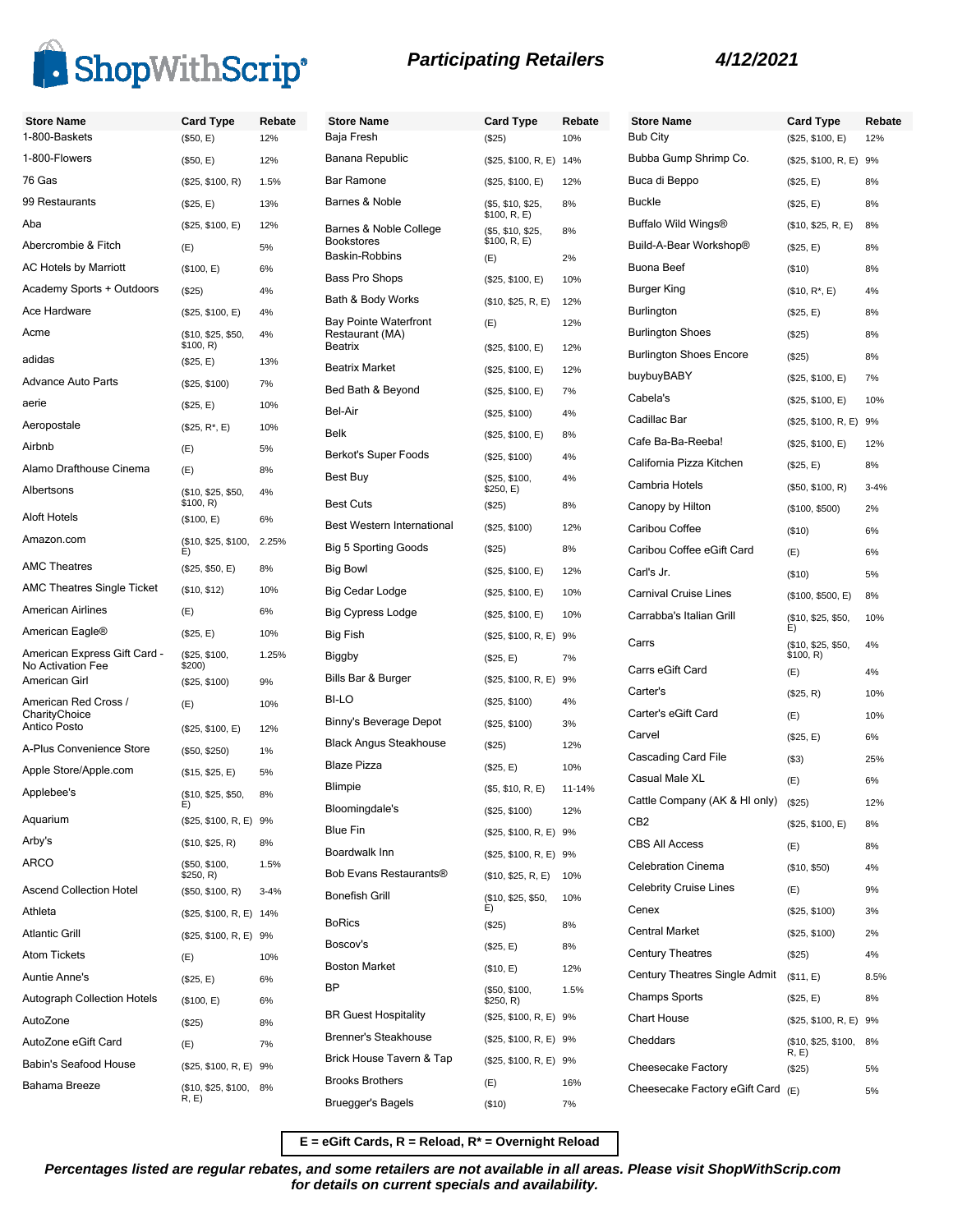

| <b>Participating Retailers</b> |  |
|--------------------------------|--|
|--------------------------------|--|

| <b>Store Name</b>               | <b>Card Type</b>             | Rebate     | <b>Store Name</b>                                | <b>Card Type</b>                 | Rebate     | <b>Store Nam</b>       |
|---------------------------------|------------------------------|------------|--------------------------------------------------|----------------------------------|------------|------------------------|
| Cheryl's Cookies                | (\$50, E)                    | 12%        | Del Taco                                         | (\$10)                           | 7%         | Fannie May             |
| Chevron CA Only                 | (\$50, \$100,<br>\$250, R)   | $1 - 1.5%$ | Delta Air Lines                                  | (\$250, \$1000, E) 4%            |            | Fazoli's               |
| Chico's                         | (E)                          | 6.5%       | Delta Hotels by Marriott                         | (\$100, E)                       | 6%         | <b>Festival Foc</b>    |
| Children's Place                | (\$25, E)                    | 12%        | Dennis Uniform                                   | (\$20)                           | 5%         | Field & Strea          |
| Chili's Grill & Bar             | (\$25, \$50, E)              | 11%        | Denny's                                          | (\$10)                           | 7%         | <b>Fiesta Salor</b>    |
| Chipotle Mexican Grill          | (\$10, \$25, E)              | 10%        | Design Hotels                                    | (\$100, E)                       | 6%         | Firefly's BB           |
| <b>Choice Hotels</b>            | (\$50, \$100, R)             | $3 - 4%$   | Di Pescara                                       | (\$25, \$100, E)                 | 12%        | <b>First Choice</b>    |
| Chuck E. Cheese's               | (\$10, E)                    | 8%         | <b>Dick's Sporting Goods</b>                     | (\$25, \$100)                    | 8%         | <b>Fish Tales</b>      |
| CineArts                        | (\$25)                       | 4%         | Dierbergs                                        | (\$25, \$100)                    | 2.5%       | Fisherman's            |
| CineArts Single Admit           | (\$11, E)                    | 8.5%       | Dillard's                                        | (\$25, \$100)                    | 9%         | <b>Five Below</b>      |
| Cinema Carousel                 | (\$10, \$50)                 | 4%         | Discover Gift Card - No<br><b>Activation Fee</b> | (\$50, \$100,<br>\$250)          | 1.25%      | Fleming's P            |
| <b>Cinemark Theatres</b>        | (\$25)                       | 4%         | Disney                                           | (\$25, \$100,                    | 3%         | <b>Flying Dutch</b>    |
| <b>Cinemark Theatres Single</b> | (\$11, E)                    | 8.5%       | Domino's                                         | \$1000, E)<br>(\$10, \$25, R, E) | 8%         | Food Lion              |
| Admit<br>Cinemark Tinseltown    | (\$25)                       | 4%         | Dos Caminos                                      |                                  |            | Food Maxx              |
| Cinemark Tinseltown Single      | (\$11, E)                    | 8.5%       | Double Tree By Hilton                            | (\$25, \$100, R, E) 9%           |            | Foodease               |
| Admit                           |                              |            | Downtown Aquarium                                | (\$100, \$500)                   | 2%         | Foodlife               |
| Cineplex Odeon Single Ticket    | (\$10, \$12)                 | 10%        | <b>DSW</b> (Designer Shoe                        | (\$25, \$100, R, E) 9%           |            | Foot Locker            |
| Cinnabon                        | (\$25, E)                    | 6%         | Warehouse)                                       | (\$25, \$100, E)                 | 8%         | Footaction L           |
| Circle K                        | (\$25, \$100)                | 1.5%       | Dunham's Sports                                  | (\$25)                           | 8%         | <b>Forest Hills</b>    |
| Claim Jumper                    | (\$25, \$100, R, E) 9%       |            | Dunkin' Donuts                                   | (\$10, \$25)                     | 3%         | Forever 21             |
| Claire's                        | (\$10)                       | 9%         | Eastbay                                          | (E)                              | 8%         | <b>Four Points</b>     |
| <b>Clarion Hotels</b>           | (\$50, \$100, R)             | $3 - 4%$   | Eat'n Park                                       | $($10, $25, R^*)$                | 9%         | Frankie's Pi:          |
| Coffee Bean & Tea Leaf          | (\$25, R, E)                 | 9%         | <b>EB Games</b>                                  | (\$25, E)                        | 3%         | Freddy's               |
| <b>Cold Stone Creamery</b>      | (\$5, \$10, E)               | 11%        | eBay                                             | (E)                              | 2.5%       |                        |
| Columbia Sportswear             | (\$50, E)                    | 12%        | Econo Lodge                                      | (\$50, \$100, R)                 | $3 - 4%$   | Fruit Bougue           |
| Comfort Inn                     | (\$50, \$100, R)             | $3 - 4%$   | <b>Eddie Bauer</b>                               | (E)                              | 5%         | GameStop               |
| <b>Comfort Suites</b>           | (\$50, \$100, R)             | $3 - 4%$   | Edition                                          | (\$100, E)                       | 6%         | Gandy Dano             |
| <b>Community Canteen</b>        | (\$25, \$100, E)             | 12%        | <b>Eiffel Tower</b>                              | (\$25, \$100, E)                 | 12%        | Gap                    |
| Conrad Hotels & Resorts         | (\$100, \$500)               | 2%         | Einstein Bros. Bagels                            | (\$10)                           | 10%        | Gap Factory            |
| <b>Container Store</b>          | (\$25, \$100, E)             | 9%         | El Pollo Loco                                    | (\$10)                           | 6%         | Gaylord Hot            |
| Courtyard by Marriott           | (\$100, E)                   | 6%         | El Segundo Sol                                   | (\$25, \$100, E)                 | 12%        | Geek Squad             |
| <b>Cousins Subs</b>             | (\$10)                       | 9%         | Element by Westin                                | (\$100, E)                       | 6%         | GetGo                  |
| Crab House                      | (\$25, \$100, R, E) 9%       |            | Ema                                              | (\$25, \$100, E)                 | 12%        | Giant Eagle            |
| Cracker Barrel                  | (\$10, \$25, E)              | 8%         | <b>Embassy Suites by Hilton</b>                  | (\$100, \$500)                   | 2%         | Giant Food             |
| Crate & Kids                    | (\$25, \$100, E)             | 8%         | Everest                                          | (\$25, \$100, E)                 | 12%        | <b>Giant Foods</b>     |
| Crate and Barrel                | (\$25, \$100, E)             | 8%         | <b>Express</b>                                   | (\$25, E)                        | 10%        | Gift Card W            |
| <b>Crew Cuts</b>                | (\$25)                       | 13%        | Exxon                                            | (\$50, \$250, R)                 | $1 - 1.5%$ | Global Hote            |
| Crutchfield                     | (E)                          | 5%         | <b>Fairfield by Marriott</b>                     | (\$100, E)                       | 6%         | Expedia<br>Go Play Gol |
| Cub Foods                       | (\$25, \$100, R)             | 4%         | <b>Fairmont Hotels</b>                           | (\$100)                          | 9%         | Golden Corr            |
| <b>CVS Pharmacy</b>             | (\$10, \$25, \$100,          | 6%         | <b>Family Express</b>                            | (\$25, \$100)                    | 4%         | Golden Nug             |
| D&W Fresh Market                | R, E)                        |            | Family Fare Supermarket                          | (\$25, \$100)                    | 2%         | Golf Galaxy            |
| D&W Quick Stop                  | (\$25, \$100)                | 2%         | Famous Footwear                                  | (\$25)                           | 8%         | Goodcents I            |
|                                 | (\$25, \$100)                | 2%         | Famous Hair                                      | (\$25)                           | 8%         | Google Play            |
| Dairy Queen                     | (\$10)                       | 3%         | Fanatics                                         |                                  | 7%         | Gordon Foo             |
| Darden Restaurants              | (\$10, \$25, \$100,<br>R, E) | 8%         | Fandango                                         | (E)                              |            | <b>Grand Conc</b>      |
| Dave & Buster's                 | (\$25, E)                    | 13%        | FandangoNOW                                      | (\$25, E)                        | 4%         | <b>Great Clips</b>     |
|                                 |                              |            |                                                  | (E)                              | 4%         |                        |

| <b>Store Name</b>               | <b>Card Type</b>             | Rebate |
|---------------------------------|------------------------------|--------|
| <b>Fannie May Candies</b>       | (\$10)                       | 25%    |
| Fazoli's                        | (\$25, E)                    | 9%     |
| Festival Foods (WI) - Skogens   | (\$25, \$50, \$100)          | 3%     |
| Field & Stream                  | (\$25, \$100)                | 8%     |
| Fiesta Salons                   | $(\$25)$                     | 8%     |
| Firefly's BBQ (MA)              | (E)                          | 12%    |
| <b>First Choice Haircutters</b> | $(\$25)$                     | 8%     |
| <b>Fish Tales</b>               | (\$25, \$100, R, E)          | 9%     |
| <b>Fisherman's Wharf</b>        | (\$25, \$100, R, E)          | 9%     |
| <b>Five Below</b>               | (\$25)                       | 2.5%   |
| Fleming's Prime Steakhouse      | (\$10, \$25, \$50,           | 10%    |
| <b>Flying Dutchman</b>          | E)<br>(\$25, \$100, R, E) 9% |        |
| Food Lion                       | (\$25, \$100, R, E)          | 3%     |
| Food Maxx                       | (\$25, \$100)                | 2%     |
| Foodease                        | (\$25, \$100, E)             | 12%    |
| Foodlife                        | (\$25, \$100, E)             | 12%    |
| Foot Locker                     | (\$25, E)                    | 8%     |
| Footaction USA                  | (\$25, E)                    | 8%     |
| <b>Forest Hills Foods</b>       | (\$25, \$100)                | 2%     |
| Forever 21                      | (E)                          | 5%     |
| Four Points by Sheraton         | (\$100, E)                   | 6%     |
| Frankie's Pizza By the Slice    | (\$25, \$100, E)             | 12%    |
| Freddy's                        | (\$25)                       | 8%     |
| <b>Fruit Bouguets</b>           | (\$50, E)                    | 12%    |
| GameStop                        | (\$25, E)                    | 3%     |
| <b>Gandy Dancer</b>             | (\$25, \$100, R, E) 9%       |        |
| Gap                             | (\$25, \$100, R, E)          | 14%    |
| Gap Factory                     | (\$25, \$100, R, E)          | 14%    |
| Gaylord Hotels                  | (\$100, E)                   | 6%     |
| Geek Squad & Best Buy           | (\$25, \$100,                | 4%     |
| GetGo                           | \$250, E)<br>(\$25, \$100)   | 4%     |
| Giant Eagle                     | (\$25, \$100)                | 4%     |
| <b>Giant Food Stores</b>        | (\$25, \$50, \$100)          | 4%     |
| <b>Giant Foods</b>              | (\$25, \$50, \$100)          | 4%     |
| Gift Card Wrapper - 10 Pack     | (\$2)                        | 10%    |
| Global Hotel Card powered by    | (E)                          | 10%    |
| Expedia<br>Go Play Golf         | (E)                          | 9%     |
| Golden Corral                   | $(\$25)$                     | 9%     |
| Golden Nugget                   | (\$25, \$100, R, E)          | 9%     |
| Golf Galaxy                     | (\$25, \$100)                | 8%     |
| Goodcents Deli Fresh Subs       | (\$10, R, E)                 | 12%    |
| Google Play                     | (E)                          | 3%     |
| Gordon Food Service Store       | (\$25, \$100, R, E) 4%       |        |
| <b>Grand Concourse</b>          | (\$25, \$100, R, E)          | 9%     |
| <b>Great Clips</b>              | (\$25)                       | 8%     |
|                                 |                              |        |

**E = eGift Cards, R = Reload, R\* = Overnight Reload**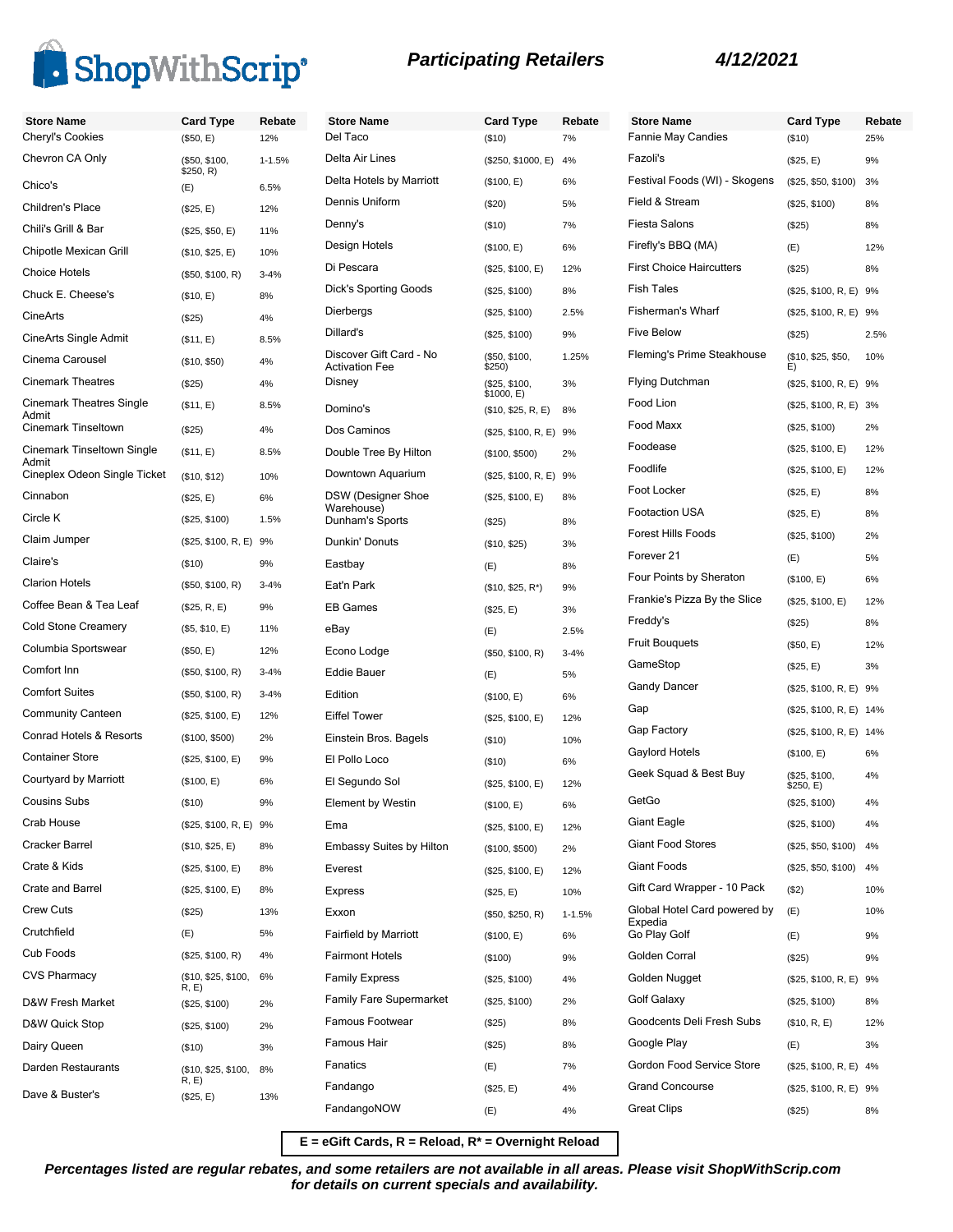



| <b>Store Name</b><br>Great Harvest Bread      | <b>Card Type</b><br>(\$10)                     | Rebate<br>6% | <b>Store Na</b><br>Islands |
|-----------------------------------------------|------------------------------------------------|--------------|----------------------------|
| Grotto                                        | (\$25, \$100, R, E)                            | 9%           | iTunes &                   |
| Groupon.com                                   | (\$25, E)                                      | 7%           | J. Crew                    |
| Grubhub                                       | (E)                                            | 4%           | Jack in th                 |
| <b>Guitar Center</b>                          | (\$25, E)                                      | 4%           | Jamba Jı                   |
| Gulf Oil                                      | (\$25)                                         | 1.5%         | JCPenne                    |
| Gymboree                                      | (\$25, E)                                      | 12%          | Jersey M                   |
| H&M                                           | (\$25, E)                                      | 7%           | Jewel Os                   |
| <b>HairMasters</b>                            | (\$25)                                         | 8%           | Jiffy Lube                 |
| Halfway Café (MA)                             | (E)                                            | 12%          | Jo-Ann F                   |
| Hallmark                                      | (\$25, R, E)                                   | 4-6%         | Joe Fish                   |
| Hampton by Hilton                             | (\$100, \$500)                                 | 2%           | Joe's Cra                  |
| Happy Dining                                  | (\$25)                                         | 8%           | Joe's Sea                  |
| <b>Happy Moments</b>                          | (\$25)                                         | 8%           | Stone Cra                  |
| Hardee's                                      | (\$10)                                         | 5%           | Jos. A. B                  |
| Harlow's                                      | (\$25, \$100, R, E)                            | 9%           | Journeys                   |
| <b>Harmon Face Values</b>                     | (\$25, \$100, E)                               | 7%           | Journeys                   |
| Harry & David                                 | (\$50, E)                                      | 12%          | <b>JW Marri</b>            |
| Harveys Supermarkets                          | (\$25, \$100)                                  | 4%           | Kemah B                    |
| <b>HeadStart Hair Care</b>                    | (\$25)                                         | 8%           | Kids Foot                  |
| HEB                                           | (\$25, \$100)                                  | 2%           | Kmart                      |
| Hilton                                        | (\$100, \$500)                                 | 2%           | Kohl's                     |
| Hilton Garden Inn                             | (\$100, \$500)                                 | 2%           | Kowloon                    |
| <b>Hilton Grand Vacations</b>                 | (\$100, \$500)                                 | 2%           | Krispy Kr<br>Corporati     |
| Holiday Hair                                  | (\$25)                                         | 8%           | Krist Oil                  |
| Holiday Inn on the Beach-                     | (\$25, \$100, R, E)                            | 9%           | Kwik Star                  |
| Galveston, TX<br><b>Holiday Stationstores</b> |                                                |              | <b>Kwik Trip</b>           |
| <b>Holland America Line</b>                   | (\$25, \$100)                                  | 4%           | L. Woods                   |
| Hollister Co.                                 | (\$100, \$500, E)                              | 6%           | L.L.Bean                   |
| Home 2 Suites by Hilton                       | (E)                                            | 5%           | La Griglia                 |
| Home Chef                                     | (\$100, \$500)                                 | 2%           | Lady Foo                   |
|                                               | (E)                                            | 7.5%         | Landry's                   |
| Home Depot®                                   | (\$10, \$25, \$100,<br>\$500, \$1000, R,<br>E) | 4%           | Resort<br>Landry's         |
| <b>HomeGoods</b>                              | (\$25, \$100, E)                               | 7%           | Landry's,                  |
| HomeSense                                     | (\$25, \$100, E)                               | 7%           | Lands' Er                  |
| Homewood Suites by Hilton                     | (\$100, \$500)                                 | 2%           | Lands' Er                  |
| HoneyBaked Ham                                | (\$25)                                         | 12%          | Lands' Er                  |
| Hotels.com                                    | (\$100, \$250, E)                              | 6%           | Lane Bry                   |
| <b>Hub 51</b>                                 | (\$25, \$100, E)                               | 12%          | Le Meridi                  |
| Hulu                                          | (E)                                            | 6%           | Leppinks                   |
| Icing                                         | (\$10)                                         | 9%           | Lettuce E                  |
| <b>IHOP</b>                                   | (\$10, \$25, E)                                | 8%           | Restaura<br>Little Cae     |
| Il Porcellino                                 | (\$25, \$100, E)                               | 12%          | Loews Ci                   |
| Instacart                                     | (\$25, \$100, E)                               | 4%           | Loews Ci                   |
| Islamorada Fish Company                       | (\$25, \$100, E)                               | 10%          |                            |

| <b>Store Name</b>                                                 | <b>Card Type</b>          | Rebate |
|-------------------------------------------------------------------|---------------------------|--------|
| Islands                                                           | (\$25)                    | 8%     |
| iTunes & App Store                                                | (\$15, \$25, E)           | 5%     |
| J. Crew                                                           | (S25)                     | 13%    |
| Jack in the Box                                                   | ( \$10)                   | 4%     |
| Jamba Juice                                                       | (\$25, E)                 | 6%     |
| JCPenney                                                          | (\$25, \$100, R, E)       | 5%     |
| Jersey Mike's Subs                                                | (E)                       | 6%     |
| Jewel Osco                                                        | (\$10, \$25, \$50,        | 4%     |
| Jiffy Lube                                                        | \$100, R)<br>(\$30, R, E) | 8%     |
| Jo-Ann Fabric and Craft Stores                                    | (\$25)                    | 6%     |
| Joe Fish (MA)                                                     | (E)                       | 12%    |
| Joe's Crab Shack                                                  | (\$25, \$100, R, E)       | 9%     |
| Joe's Seafood Prime Steak &<br><b>Stone Crab</b>                  | (\$25, \$100, E)          | 12%    |
| Jos. A. Bank                                                      | (\$25)                    | 10%    |
| Journeys                                                          | (S25)                     | 10%    |
| Journeys Kidz                                                     | (S25)                     | 10%    |
| <b>JW Marriott</b>                                                | (\$100, E)                | 6%     |
| Kemah Boardwalk                                                   | (\$25, \$100, R, E)       | 9%     |
| Kids Foot Locker                                                  | (\$25, E)                 | 8%     |
| Kmart                                                             | (\$25, \$50, E)           | 4%     |
| Kohl's                                                            | (\$25, \$100, E)          | 4%     |
| Kowloon Restaurant (MA)                                           | (E)                       | 12%    |
| Krispy Kreme® Doughnut<br>Corporation                             | (\$10, R, E)              | 8%     |
| Krist Oil                                                         | $($ \$50)                 | 5%     |
| Kwik Star                                                         | (\$25, \$50, \$100,<br>R) | 4%     |
| Kwik Trip                                                         | (\$25, \$50, \$100,<br>R) | 4%     |
| L. Woods Tap & Pine Lodge                                         | (\$25, \$100, E)          | 12%    |
| L.L.Bean                                                          | (\$25, \$100, E)          | 16%    |
| La Griglia                                                        | (\$25, \$100, R, E)       | 9%     |
| Lady Foot Locker                                                  | (\$25, E)                 | 8%     |
| Landry's Hilton Galveston Island (\$25, \$100, R, E) 9%<br>Resort |                           |        |
| Landry's Seafood                                                  | (\$25, \$100, R, E)       | 9%     |
| Landry's, Inc.                                                    | (\$25, \$100, R, E) 9%    |        |
| Lands' End                                                        | (\$25, \$100, E)          | 15%    |
| Lands' End Kids                                                   | (\$25, \$100, E)          | 15%    |
| Lands' End School                                                 | (\$25, \$100, E)          | 15%    |
| Lane Bryant®                                                      | (\$25, E)                 | 8%     |
| Le Meridien                                                       | (\$100, E)                | 6%     |
| Leppinks Food Centers                                             | ( \$50)                   | 5%     |
| Lettuce Entertain You<br>Restaurants<br>Little Caesars Pizza      | (\$25, \$100, E)          | 12%    |
| Loews Cineplex                                                    | (\$20)                    | 8%     |
|                                                                   | (\$25, \$50, E)           | 8%     |
| Loews Cineplex Single Ticket                                      | (\$10, \$12)              | 10%    |
| Logan's Roadhouse                                                 | (\$25, E)                 | 10%    |

| <b>Store Name</b>                                    | <b>Card Type</b>                               | Rebate     |
|------------------------------------------------------|------------------------------------------------|------------|
| Long John Silver's                                   | (\$10)                                         | 8%         |
| LongHorn Steakhouse                                  | (\$10, \$25, \$100,<br>R, E)                   | 8%         |
| Lou Malnati's Pizzeria                               | $($ \$10)                                      | 8%         |
| Lowe's                                               | (\$20, \$25, \$100,<br>\$500, \$1000, R,<br>E) | 4%         |
| Lucille's Smokehouse<br>Bar.B.Que                    | (E)                                            | 8%         |
| Lucky (Southern CA Only)                             | (\$10, \$25, \$50,<br>\$100, R)                | 4%         |
| Lucky Supermarket                                    | (\$25, \$100)                                  | 2%         |
| Macy's                                               | (\$25, \$100, E)                               | 10%        |
| Maggiano's Little Italy                              | (\$25, \$50, E)                                | 11%        |
| Magic Johnson Theatres                               | (\$25, \$50, E)                                | 8%         |
| Magic Johnson Theatres Single<br>Ticket              | (\$10, \$12)                                   | 10%        |
| Main Event                                           | (\$50, E)                                      | 10%        |
| Mainstay Suites                                      | (\$50, \$100, R)                               | $3 - 4%$   |
| Marathon                                             | (\$25, \$100,<br>\$250)                        | 3%         |
| Marcus Hotels & Resorts                              | (\$25, \$100, R, E)                            | 8%         |
| <b>Marcus Theatres</b>                               | (\$25, \$100, R, E)                            | 8%         |
| Mariano's (IL)                                       | (\$25, \$50, \$100,<br>R, E)                   | 4%         |
| Mariano's-Formerly Roundy's                          | (\$25, \$50, \$100,<br>R, E                    | 4%         |
| Mario Tricoci                                        | (\$25, \$100)                                  | 7%         |
| Market District                                      | (\$25, \$100)                                  | 4%         |
| <b>Marriott Executive Apartments</b>                 | (\$100, E)                                     | 6%         |
| Marriott Hotels & Resorts                            | (\$100, E)                                     | 6%         |
| <b>Marriott Vacation Club</b>                        | (\$100, E)                                     | 6%         |
| Marshalls                                            | (\$25, \$100, E)                               | 7%         |
| Martin's Food Market (MD, PA,<br>VA, WV)             | (\$25, \$50, \$100)                            | 4%         |
| Martin's Super Markets                               | $($ \$50, \$100)                               | 4%         |
| Maurices                                             | $(\$20)$                                       | 7%         |
| MBurger                                              | (\$25, \$100, E)                               | 12%        |
| McAlister's Deli                                     | (\$25, E)                                      | 6%         |
| McCormick & Schmick's                                | (\$25, \$100, R, E) 9%                         |            |
| Meijer                                               | (\$10, \$25, \$50,<br>\$100, R*)               | 3%         |
| Menards                                              | (\$25, \$100,<br>\$500)                        | 3%         |
| Men's Wearhouse                                      | (\$25)                                         | 8%         |
| Metro Market (WI)                                    | (\$25, \$50, \$100,<br>R, E                    | 4%         |
| Metropolis Oyster Room &<br>Cocktail Bar<br>Michaels | (\$25, \$100, R, E)<br>(\$25)                  | 9%<br>4%   |
| Mity Nice Bar & Grill                                | (\$25, \$100, E)                               | 12%        |
| Mobil                                                | (\$50, \$250, R)                               | $1 - 1.5%$ |
| Moe's Southwest Grill                                | (\$25, E)                                      | 6%         |
| Mon Ami Gabi                                         |                                                | 12%        |
| Morton's Steakhouse                                  | (\$25, \$100, E)                               |            |
| MotoMart                                             | (\$25, \$100, R, E)                            | 9%         |
|                                                      | $($ \$50)                                      | 5%         |

**E = eGift Cards, R = Reload, R\* = Overnight Reload**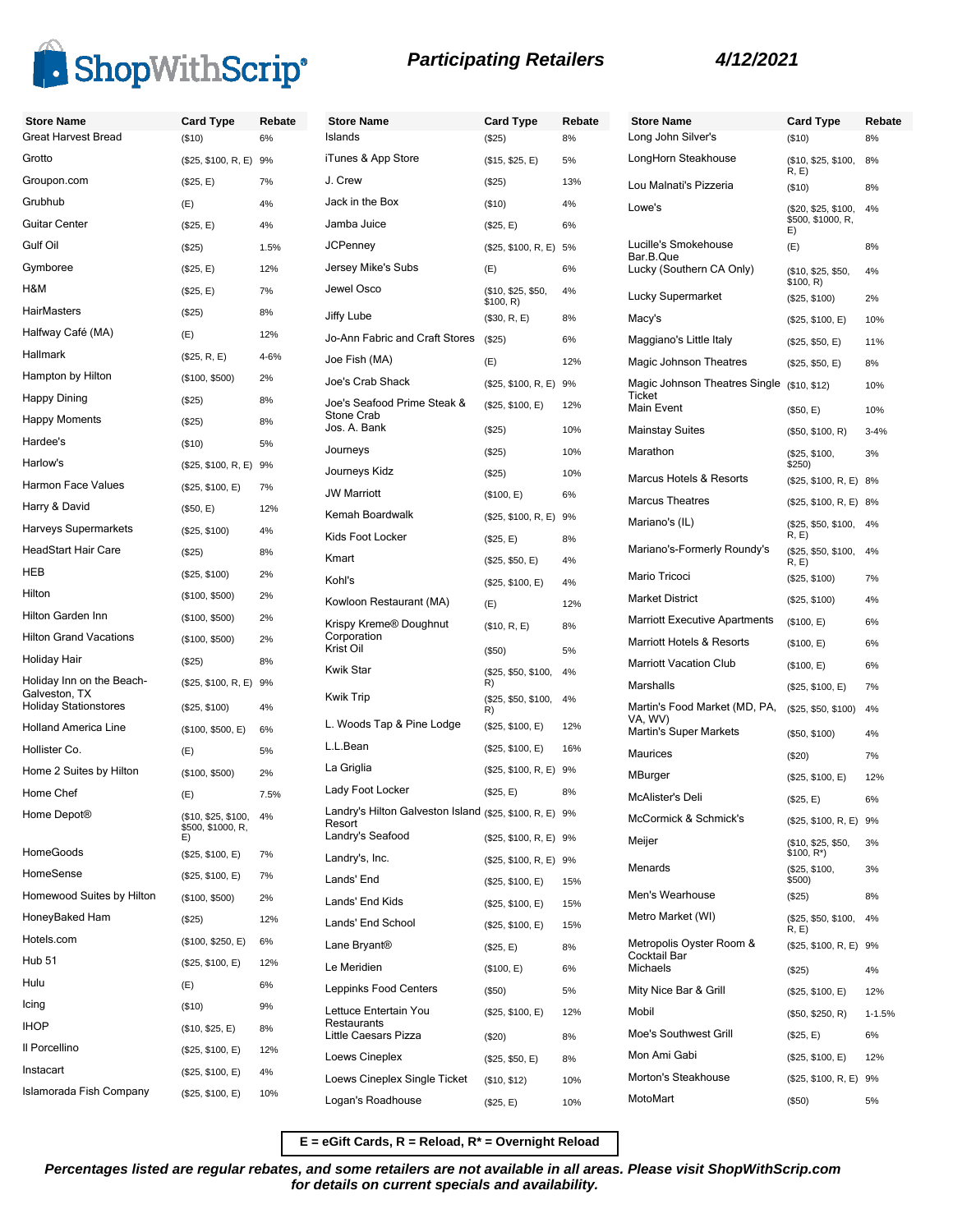

| <b>Store Name</b>               | <b>Card Type</b>                 | Rebate | <b>Store Name</b>             | <b>Card Type</b>            | Rebate   | <b>Store Name</b>                    | <b>Card Type</b>               | Rebate   |
|---------------------------------|----------------------------------|--------|-------------------------------|-----------------------------|----------|--------------------------------------|--------------------------------|----------|
| Movie Tavern by Marcus          | (\$25, \$100, R, E)              | 8%     | Peohe's                       | (\$25, \$100, R, E) 9%      |          | <b>River Crab</b>                    | (\$25, \$100, R, E)            | 9%       |
| <b>Moxy Hotels</b>              | (\$100, E)                       | 6%     | Pep Boys eGift Card           | (E)                         | 7%       | Rodeway Inn                          | (\$50, \$100, R)               | $3 - 4%$ |
| Muer Seafood                    | (\$25, \$100, R, E)              | 9%     | Petco                         | (E)                         | 5%       | Ross Dress for Less                  | (\$25)                         | 8%       |
| Naoki Sushi                     | (\$25, \$100, E)                 | 12%    | Pete's Fresh Market           | (\$20)                      | 4%       | Royal Caribbean                      | (E)                            | 13%      |
| Neiman Marcus                   | (\$50)                           | 12%    | PetSmart                      | (\$25, R, E)                | 5%       | Royal Farms                          | (\$25, \$100)                  | 4%       |
| Nike                            | (\$25, \$50, E)                  | 12%    | Petterino's                   | (\$25, \$100, E)            | 12%      | <b>RPM</b> Italian                   | (\$25, \$100, E)               | 12%      |
| Nintendo eShop                  | (E)                              | 8%     | <b>Phantom Gourmet</b>        | (E)                         | 12%      | <b>RPM Steak</b>                     | (\$25, \$100, E)               | 12%      |
| Noah's Bagels                   | ( \$10)                          | 10%    | Pick 'n Save (WI)             | (\$25, \$50, \$100,         | 4%       | <b>Rubio's Restaurants</b>           | (\$25, E)                      | 10%      |
| Nob Hill Foods                  | (\$25, \$100)                    | 4%     | Piggly Wiggly (WI, IL only)   | R, E<br>(\$25, \$50, \$100) | 3%       | Ruth's Chris Steak House             | (\$50, \$100, E)               | 10%      |
| Noodles & Company               | (\$10)                           | 8%     | Pilot Flying J                | (\$100)                     | 2%       | Safeway                              | (\$10, \$25, \$50,             | 4%       |
| NOOK by Barnes & Noble          | (\$5, \$10, \$25,                | 8%     | Pizza Hut                     | (\$10, E)                   | 8%       | Safeway eGift Card                   | \$100, R)<br>(E)               | 4%       |
| Nordstrom                       | \$100, R, E)<br>(\$25, \$100, E) | 4%     | Pizza Ranch                   | (\$25, E)                   | 8%       | Saks Fifth Avenue                    | (\$50)                         | 12%      |
| Nordstrom Rack                  | (\$25, \$100, E)                 | 4%     | Pizzeria Due                  | (\$25, E)                   | 12%      | Saks Fifth Avenue OFF 5th            | (\$50)                         | 12%      |
| Oceanaire                       | (\$25, \$100, R, E) 9%           |        | Pizzeria Uno                  | (\$25, E)                   | 12%      | <b>Sally Beauty</b>                  | (\$25)                         | 12%      |
| O'Charley's                     | (\$25, E)                        | 13%    | Pizzeria Via Stato            | (\$25, \$100, E)            | 12%      | Saltgrass Steakhouse                 | (\$25, \$100, R, E) 9%         |          |
| Office Depot / Office Max       | (\$25, \$100)                    | 5%     | Popcorn Factory               | (\$50, E)                   | 12%      | Sam's Club                           | (\$10, \$25, \$50,             | 2.5%     |
| Office Depot / Office Max eGift | (E)                              | 5%     | <b>Potbelly Sandwich Shop</b> | (\$10)                      | 8%       |                                      | \$100, \$250,<br>\$500, R, E)  |          |
| Card<br>Old Navy                | (\$25, \$100, R, E) 14%          |        | Pottery Barn                  | (\$25, \$100, E)            | 8%       | San Luis Resort                      | (\$25, \$100, R, E) 9%         |          |
| Olive Garden                    | (\$10, \$25, \$100, 8%           |        | Pottery Barn Kids             | (\$25, \$100, E)            | 8%       | Saranello's                          | (\$25, \$100, E)               | 12%      |
|                                 | R, E)                            |        | Primary Kids Clothing         | (E)                         | 10%      | Saturday's Hair Salon                | (\$25)                         | 8%       |
| Omaha Steaks                    | (\$25)                           | 11%    | <b>Princess Cruises</b>       | (\$100, \$500, E)           | 6%       | Save Mart Supermarkets               | (\$25, \$100)                  | 2%       |
| On The Border                   | (\$25, \$50, E)                  | 11%    | Protea Hotels by Marriott     | (\$100, E)                  | 6%       | SaveRite Grocery Warehouse           | (\$25, \$100)                  | 4%       |
| OshKosh                         | (\$25, R)                        | 10%    | Qdoba Mexican Grill           | (\$25)                      | 7%       | Scheels                              | (\$25, \$100, E)               | 8%       |
| OshKosh eGift Card              | (E)                              | 10%    | Quality Inn                   | (\$50, \$100, R)            | $3 - 4%$ | Schlotzsky's                         | (\$25, E)                      | 6%       |
| Osteria Via Stato               | (\$25, \$100, E)                 | 12%    | Quick Chek (NJ and NY only)   | (\$25)                      | 2%       | School Uniforms by Tommy<br>Hilfiger | (E)                            | 5%       |
| Outback Steakhouse              | (\$10, \$25, \$50,<br>E)         | 10%    | QVC                           | (E)                         | 5%       | <b>Schuler Books</b>                 | (\$25)                         | 10%      |
| Overstock.com                   | (\$25, E)                        | 8%     | R.J. Grunts                   | (\$25, \$100, E)            | 12%      | Sears                                | (\$25, \$100,                  | 4%       |
| Oyster Bah                      | (\$25, \$100, E)                 | 12%    | <b>Rainforest Cafe</b>        | (\$25, \$100, R, E) 9%      |          | Sears Auto Service Center            | \$250, E)<br>(\$25, \$100,     | 4%       |
| Ozzie's Pops & Pretzels         | (\$25, \$100, E)                 | 12%    | Raley's                       | (\$25, \$100)               | 4%       | Seaside's                            | \$250, E)                      |          |
| P.F. Chang's China Bistro       | (\$25, \$100, E)                 | 8%     | Ramen-san                     | (\$25, \$100, E)            | 12%      | Seasons 52                           | (\$25, \$100, E)               | 12%      |
| Panda Express                   | (\$25)                           | 8%     | Randalls                      | (\$10, \$25, \$50,          | 4%       |                                      | (\$10, \$25, \$100,<br>R, E    | 8%       |
| Panera Bread                    | (\$5, \$10, \$25,<br>\$50, R, E) | 8%     | Randalls eGift Card           | \$100, R)<br>(E)            | 4%       | See's Candies                        | (\$25)                         | 9%       |
| Papa John's Pizza               | $($10, R^*, E)$                  | 8%     | Rave Cinemas                  | (\$25)                      | 4%       | Sendik's Food Market                 | (\$25, \$50, \$100, 4%<br>R)   |          |
| Papa Murphy's Pizza             | (\$10)                           | 8%     | <b>Red Lobster</b>            | (\$10, \$25, R, E)          | 8%       | Sendik's Fresh2Go                    | (\$25, \$50, \$100,<br>R)      | 4%       |
| Pappadeaux                      | (\$25, E)                        | 6%     | Red Robin                     | (\$25, E)                   | 8%       | Sephora                              | (\$25, \$50, E)                | 5%       |
| Pappas Bar-B-Q                  | (\$25, E)                        | 6%     | Red Sushi                     | (\$25, \$100, R, E) 9%      |          | <b>Shari's Berries</b>               | (\$50, E)                      | 12%      |
| Pappas Bros. Steakhouse         | (\$25, E)                        | 6%     | Regal                         | (\$10, \$25, E)             | 8%       | Shaw's Crab House                    | (\$25, \$100, E)               | 12%      |
| Pappas Burger                   | (\$25, E)                        | 6%     | Regal Premiere e-Ticket       | (\$10.50, E)                | 10%      | Shaw's Supermarket                   | (\$10, \$25, \$50,             | 4%       |
| Pappas Restaurants              | (\$25, E)                        | 6%     | Regis Salons                  | (\$25)                      | 8%       | Sheetz                               | \$100, R)<br>(\$25, \$100, R*) | 3%       |
| Pappas Seafood House            | (\$25, E)                        | 6%     | Regis Signature Salon         | (\$25)                      | 8%       | Shell                                | (\$25, \$50, \$100,            | 1.5%     |
| Pappasito's                     | (\$25, E)                        | 6%     | REI                           | (\$25, E)                   | 8%       |                                      | R)                             |          |
| Pavilions                       | (\$10, \$25, \$50,<br>\$100, R)  | 4%     | Renaissance Hotels            | (\$100, E)                  | 6%       | Sheraton Hotels & Resorts            | (\$100, E)                     | 6%       |
| Pavilions eGift Card            | (E)                              | 4%     | <b>Republic Services</b>      | (\$20, \$100)               | 10%      | shi by Journeys                      | (\$25)                         | 10%      |
| PBteen                          | (\$25, \$100, E)                 | 8%     | Residence Inn by Marriott     | (\$100, E)                  | 6%       | Shoe Carnival                        | (\$25)                         | 5%       |
| Peapod Online Grocery           | (\$25, \$50, \$100)              | 4%     | Rite Aid                      | (\$25, \$100)               | 4%       | Shoe Dept.                           | (\$25)                         | 8%       |
|                                 |                                  |        |                               |                             |          |                                      |                                |          |

**E = eGift Cards, R = Reload, R\* = Overnight Reload**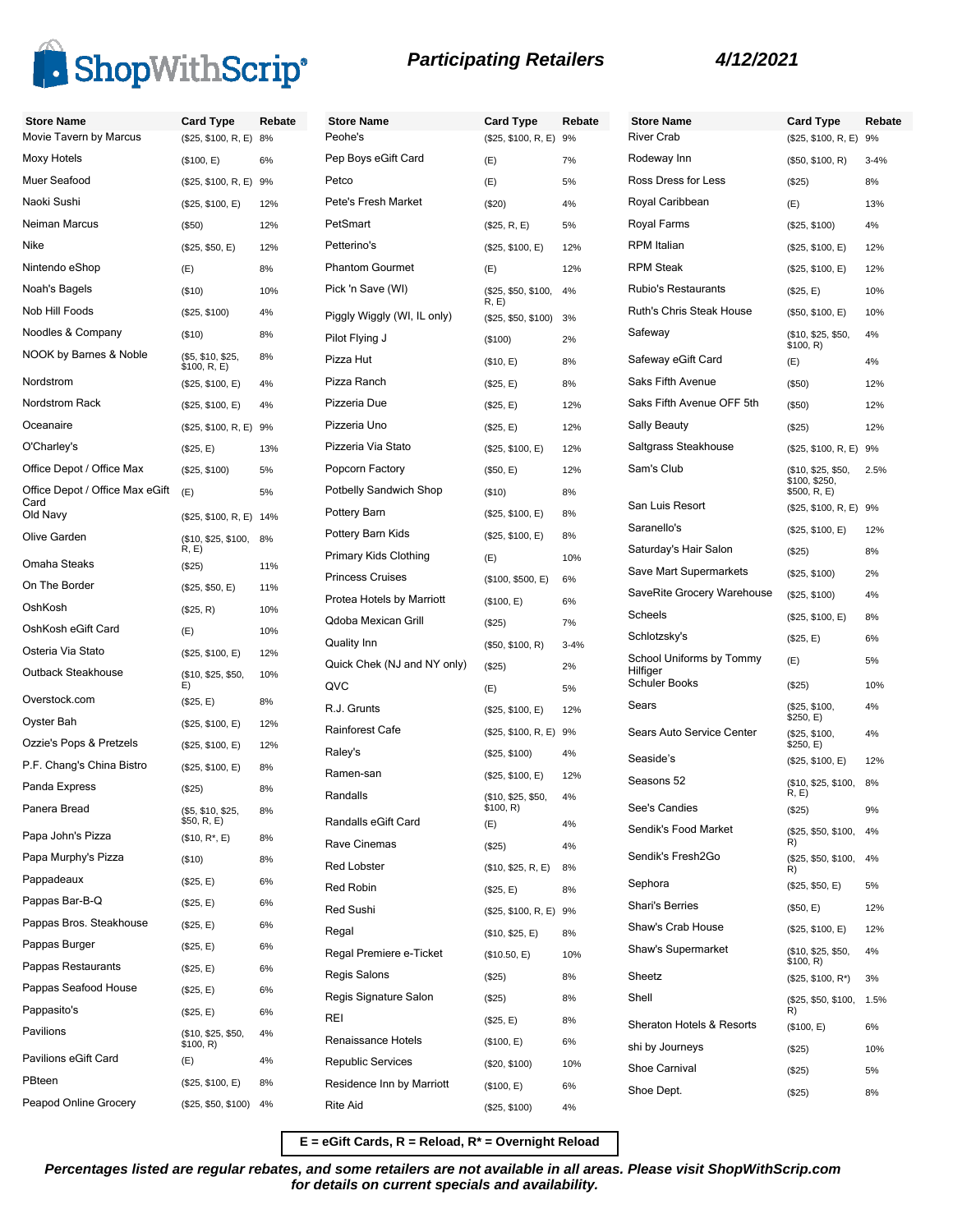

| <b>Participating Retailers</b> |  |  |  |
|--------------------------------|--|--|--|
|--------------------------------|--|--|--|

| <b>Store Name</b>                            | <b>Card Type</b>                 | Rebate   | <b>Store Name</b>                                           |
|----------------------------------------------|----------------------------------|----------|-------------------------------------------------------------|
| Shoe Dept. Encore                            | (\$25)                           | 8%       | Strack & VanTil                                             |
| Shoe Show                                    | (\$25)                           | 8%       | Strega by Nick Varano (MA)                                  |
| Shoe Show Mega                               | (\$25)                           | 8%       | Strip House                                                 |
| Shoebilee                                    | (\$25)                           | 8%       | Stripburger                                                 |
| Shoebilee!                                   | (\$25)                           | 8%       | Stub Hub                                                    |
| Shop 'N Save (IL and MO only)                | (\$25, \$100, R)                 | 4%       | Studio Movie Grill                                          |
| Shoppers Food & Pharmacy<br>(MD and VA only) | (\$25, \$100, R)                 | 4%       | Style America                                               |
| ShopRite                                     | (\$25, \$100)                    | 4%       | Su Casa (Chicago Only)                                      |
| Showplace                                    | (\$25, \$50, E)                  | 8%       | Suburban Extended Stay Hotel                                |
| Showplace Single Ticket                      | (\$10, \$12)                     | 10%      | <b>Subway Restaurants</b>                                   |
| Shutterfly                                   | (\$25, E)                        | 9%       | Summer House Santa Monica                                   |
| Sierra                                       | (\$25, \$100, E)                 | 7%       | Sunglass Hut                                                |
| Simms Steakhouse                             | (\$25, \$100, R, E)              | 9%       | Sunoco                                                      |
| Sinclair Oil                                 | (\$25, \$100)                    | 1.5%     | Supercuts                                                   |
| Sirius XM Radio                              | (E)                              | 4%       | <b>Superior Grocers</b>                                     |
| Sleep Inn                                    | (\$50, \$100, R)                 | $3 - 4%$ | Sushi-san                                                   |
| Sling TV                                     | (E)                              | 7%       | sweetFrog                                                   |
| Smart & Final                                | (\$25, \$50, \$100)              | 3%       | T.J. Maxx                                                   |
| S-Mart Foods                                 | (\$25, \$100)                    | 2%       | T.J.                                                        |
| SmartStyle                                   | (\$25)                           | 8%       | Maxx/Marshalls/HomeGoods/Si<br>erra                         |
| Smashburger                                  | (\$10)                           | 10%      | <b>Taco Bell</b>                                            |
| Sonic                                        | (\$10, \$25)                     | 8%       | Talbots                                                     |
| Sony PlayStation Plus                        | (E)                              | 4%       | <b>Tallboy Taco</b>                                         |
| Sony PlayStation Store                       | (E)                              | 4%       | <b>Tanger Outlets</b>                                       |
| <b>Southwest Airlines</b>                    | (\$250, E)                       | 4%       | Target                                                      |
| Spa & Wellness by Spa Week                   | (\$25, E)                        | 14%      | Texaco                                                      |
| Spafinder Wellness 365                       | (\$25, E)                        | 15%      |                                                             |
| Speedway                                     | (\$25, \$50, \$100,              | 4%       | <b>Texas Roadhouse</b>                                      |
| SpringHill Suites by Marriott                | R*)<br>(\$100, E)                | 6%       | <b>TGF Hair Salon</b>                                       |
| <b>Sprouts Farmers Market</b>                | (\$25, \$50, \$100)              | 5%       | <b>TGI Fridays</b>                                          |
| St. Louis Bread Company                      | (\$5, \$10, \$25,                | 8%       | The Beach Plum (NH)                                         |
|                                              | \$50, R, E)                      |          | The Home Depot®                                             |
| St. Regis Hotels & Resorts                   | (\$100, E)                       | 6%       | The Luxury Collection                                       |
| Staples                                      | (\$25, \$100, E)                 | 5%       | The Ritz Carlton                                            |
| <b>Star Market</b>                           | (\$10, \$25, \$50,<br>\$100, R)  | 4%       | Three Dots and a Dash                                       |
| <b>Star Theatres</b>                         | (\$25, \$50, E)                  | 8%       | <b>Tim Hortons</b>                                          |
| <b>Star Theatres Single Ticket</b>           | (\$10, \$12)                     | 10%      | Tokio Asian Fusion                                          |
| <b>Starbucks</b>                             | (\$5, \$10, \$25,<br>\$50, R, E) | 7%       | Tom Thumb (TX)                                              |
| Starz                                        | (E)                              | 8%       | Tom Thumb eGift Card (TX)                                   |
| <b>Stater Bros. Markets</b>                  | (\$25, \$100)                    | 4%       | Topgolf                                                     |
| Steak 'n Shake                               | (\$10, E)                        | 8%       | Tops                                                        |
| Stella Barra Pizzeria                        | (\$25, \$100, E)                 | 12%      | Total Wine & More                                           |
| Stitch Fix                                   | (E)                              | 6%       | Tower of the Americas                                       |
| Stockholders Steakhouse (MA)                 | (E)                              | 12%      |                                                             |
| Stop & Shop (NOT TOPS)                       | (\$25, \$50, \$100)              | 4%       | Town & Country Food Market<br>TownePlace Suites by Marriott |
|                                              |                                  |          |                                                             |

| <b>Store Name</b>                   | Card Type                                            | Rebate   | <b>Store Nar</b>      |
|-------------------------------------|------------------------------------------------------|----------|-----------------------|
| Strack & VanTil                     | (\$25, \$100)                                        | 2%       | T-Rex                 |
| Strega by Nick Varano (MA)          | (E)                                                  | 12%      | <b>Tribute Por</b>    |
| Strip House                         | (\$25, \$100, R, E)                                  | 9%       | Troy's Liqu           |
| Stripburger                         | (\$25, \$100, E)                                     | 12%      | Tru by Hilto          |
| Stub Hub                            | (E)                                                  | 4%       | Tuscan Kit            |
| Studio Movie Grill                  | (E)                                                  | 8%       | Twin City (           |
| Style America                       | (\$25)                                               | 8%       | Uber                  |
| Su Casa (Chicago Only)              | (\$25, E)                                            | 12%      | <b>Uber Eats</b>      |
| Suburban Extended Stay Hotel        | (\$50, \$100, R)                                     | $3 - 4%$ | ULTA                  |
| Subway Restaurants                  | (\$10, \$50, R, E)                                   | 6%       | Under Arm             |
| Summer House Santa Monica           | (\$25, \$100, E)                                     | 12%      | Uno Pizzer            |
| Sunglass Hut                        | (E)                                                  | 9%       | Valuland G            |
| Sunoco                              | (\$50, \$250)                                        | 1%       | Vera Bradl            |
| Supercuts                           | (\$25)                                               | 8%       | VG's Groc             |
| Superior Grocers                    | (S25)                                                | 4%       | Vic & Anth            |
| Sushi-san                           | (\$25, \$100, E)                                     | 12%      | Visa Gift C           |
| sweetFrog                           | (\$10)                                               | 10%      | Fee<br>Vons           |
| T.J. Maxx                           | (\$25, \$100, E)                                     | 7%       |                       |
| T.J.                                | (\$25, \$100, E)                                     | 7%       | Vons eGift            |
| Maxx/Marshalls/HomeGoods/Si<br>erra |                                                      |          | W Hotels V            |
| Taco Bell                           | (\$5, \$10, \$25, R)                                 | 5%       | Waldorf As<br>Resorts |
| Talbots                             | (\$25)                                               | 13%      | Walgreens             |
| Tallboy Taco                        | (\$25, \$100, E)                                     | 12%      | Walmart               |
| Tanger Outlets                      | (\$25)                                               | 8%       |                       |
| Target                              | (\$10, \$25, \$50,<br>2.5%<br>\$100, \$250, R,<br>E) |          | Wawa                  |
|                                     |                                                      |          | Wayfair               |
| Texaco                              | (\$50, \$100,<br>\$250, R)                           | 1-1.5%   | Wayfair eG            |
| Texas Roadhouse                     | (\$25, \$100, E)                                     | 8%       | Weis Mark             |
| TGF Hair Salon                      | (\$25)                                               | 8%       | Wendy's               |
| <b>TGI Fridays</b>                  | (\$25, E)                                            | 9%       | Wesco                 |
| The Beach Plum (NH)                 | (E)                                                  | 12%      | West Elm              |
| The Home Depot®                     | (\$10, \$25, \$100,                                  | 4%       | Westin Hot            |
|                                     | \$500, \$1000, R,<br>E)                              |          | Westin Hor            |
| The Luxury Collection               | (\$100, E)                                           | 6%       | White Hou:            |
| The Ritz Carlton                    | (\$100, E)                                           | 6%       | <b>White Rive</b>     |
| Three Dots and a Dash               | (\$25, \$100, E)                                     | 12%      | Wildfire              |
| <b>Tim Hortons</b>                  | ( \$10)                                              | 5%       | Williams S            |
| Tokio Asian Fusion                  | (\$25, \$100, E)                                     | 12%      | Willie G's            |
| Tom Thumb (TX)                      | (\$10, \$25, \$50,                                   | 4%       | <b>Winn Dixie</b>     |
| Tom Thumb eGift Card (TX)           | \$100, R)<br>(E)                                     | 4%       | Wow Bao               |
| Topgolf                             | (\$50, E)                                            | 8%       | Xbox                  |
| Tops                                |                                                      |          | Yak & Yeti            |
| Total Wine & More                   | (\$50)                                               | 4%       | Yankee Ca             |
| Tower of the Americas               | (\$25, \$100, E)                                     | 7%       | Yard Hous             |
|                                     | (\$25, \$100, R, E)                                  | 9%       | Yesway                |
| Town & Country Food Market          | (\$25, \$100)                                        | 2%       | Yia Yia Ma            |
| TownePlace Suites by Marriott       | (\$100, E)                                           | 6%       |                       |

| <b>Store Name</b>                     | Card Type                                           | Rebate |
|---------------------------------------|-----------------------------------------------------|--------|
| T-Rex                                 | (\$25, \$100, R, E)                                 | 9%     |
| Tribute Portfolio                     | (\$100, E)                                          | 6%     |
| Troy's Liquor Bar                     | (\$25, \$100, R, E)                                 | 9%     |
| Tru by Hilton                         | (\$100, \$500)                                      | 2%     |
| Tuscan Kitchen (MA, NH)               | (E)                                                 | 12%    |
| Twin City Grill                       | (\$25, \$100, E)                                    | 12%    |
| Uber                                  | (E)                                                 | 2.5%   |
| Uber Eats                             | (E)                                                 | 2.5%   |
| ULTA                                  | (\$25, E)                                           | 4%     |
| Under Armour                          | (\$25, E)                                           | 11%    |
| Uno Pizzeria & Grill                  | (\$25, E)                                           | 12%    |
| <b>Valuland Grocery</b>               | (\$25, \$100)                                       | 2%     |
| Vera Bradley                          | (\$50, E)                                           | 7%     |
| VG's Grocery                          | (\$25, \$100)                                       | 2%     |
| Vic & Anthony's Steakhouse            | (\$25, \$100, R, E)                                 | 9%     |
| Visa Gift Card - No Activation<br>Fee | (\$50, \$100,<br>\$250)                             | 1.25%  |
| Vons                                  | (\$10, \$25, \$50,<br>\$100, R)                     | 4%     |
| Vons eGift Card                       | (E)                                                 | 4%     |
| W Hotels Worldwide                    | (\$100, E)                                          | 6%     |
| Waldorf Astoria Hotels &<br>Resorts   | (\$100, \$500)                                      | 2%     |
| Walgreens                             | (\$25, \$100)                                       | 5%     |
| Walmart                               | (\$10, \$25, \$50,<br>\$100, \$250,<br>\$500, R, E) | 2.5%   |
| Wawa                                  | (\$25, \$100)                                       | 1%     |
| Wayfair                               | (\$100)                                             | 6%     |
| Wayfair eGift Card                    | (E)                                                 | 6%     |
| Weis Markets                          | (\$25, \$100)                                       | 5%     |
| Wendy's                               | ( \$10)                                             | 6.5%   |
| Wesco                                 | $(\$50)$                                            | 2%     |
| West Elm                              | (\$25, \$100, E)                                    | 8%     |
| Westin Hotels & Resorts               | (\$100, E)                                          | 6%     |
| Westin Houston Downtown               | (\$25, \$100, R, E) 9%                              |        |
| White House Black Market              | (E)                                                 | 6.5%   |
| White River Fish House                | (\$25, \$100, E)                                    | 10%    |
| Wildfire                              | (\$25, \$100, E)                                    | 12%    |
| Williams Sonoma                       | (\$25, \$100, E)                                    | 8%     |
| Willie G's                            | (\$25, \$100, R, E)                                 | 9%     |
| Winn Dixie                            | (\$25, \$100)                                       | 4%     |
| Wow Bao                               | (\$25, \$100, E)                                    | 12%    |
| Xbox                                  | (E)                                                 | 6%     |
| Yak & Yeti                            | (\$25, \$100, R, E)                                 | 9%     |
| Yankee Candle                         | (E)                                                 | 8%     |
| Yard House Restaurants                | (\$10, \$25, \$100,<br>R, E                         | 8%     |
| Yesway                                | (\$50)                                              | 5%     |
| Yia Yia Mary's                        | (\$25, E)                                           | 6%     |

**E = eGift Cards, R = Reload, R\* = Overnight Reload**